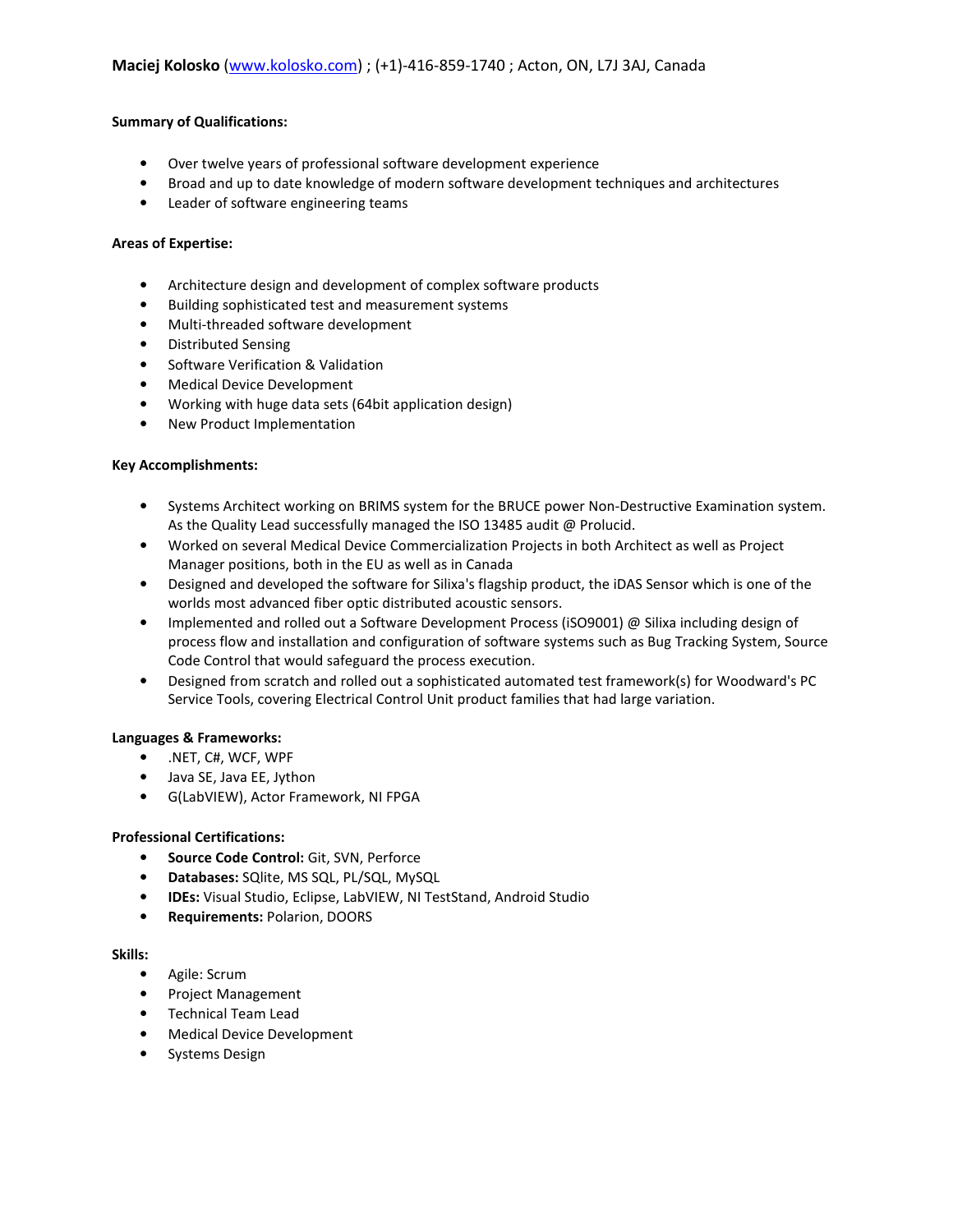## **Career Progression:**

### **Senior Product Software Engineer;** March 2017 – present

At Advanced Test & Automation (www.advancedta.com) I'm responsible for development of ECTS (Engine Component Test System Platform Software ) as well as development of software for sophisticated test stands dedicated to end of line verification of engine components.

**Advanced Tester System for Oil Pump Testing for BROSE** – joined a project in the final stage before delivery, in order to bring software up to speed. Developed multiple aspects of the system including connectivity with customer's facility management system database, drivers for the S7 plc controlling a gantry system, wrote software to conduct analytics. Test systems to be deployed to Mexico and China. Budget ~ 2M CAD

**ECTS –** ownership and development of the roadmap for the ECTS platform.

# **Software Architect** (**Contract)** March 2017

**Short IRAP project in cooperation with Queens University and Laser Depth Dynamics** designed and developed a LabVIEW drivers for a prototype infrared camera, as well as a driver to utilize the Device Net protocol for the use by LDD as part of their advanced Laser Welding System.

**Systems Architect;** August 2013 – February 2017

**Prolucid Technologies Inc.** ( www.prolucid.ca ) I held several roles from Project Lead to Architect on multiple projects mostly in the Nuclear Energy field as well as Medical Device space. As well as supporting the site procedures and audits with the ISO 13485 and ISO 62304 standards **Mississauga, ON, Canada** 

## **BRIMS Project(Nuclear Reactor Non-Destructive Testing):**

**Type:** Industrial Instrumentation, CANDU Nuclear Reactor Non-Destructive test system:

Overview: Prolucid has been contracted by CANDU energy to develop software for the BRIMS ANDE. The overall project budget is over 90 Million CAD ( https://www.youtube.com/watch?v=8sjEuznMQ8Q )

- Developed FPGA code for high speed data acquisition and processing using NI FPGA tool chain.

- As Systems Architect designed overall software architecture for the system
- Tools used, C# .NET, WCF, NI LabVIEW, NI FPGA , PXIe measurement system, Actor Framework
- The work included building a simulator of the actual acquisition system.
- RS232, MODBUS, Ethernet TCP/IP
- Role held Software Architect, team size 3 to 5 developers.

# **MyndMove(Functional Muscle Stimulator):**

**Type:** Medical device ( http://www.myndtec.com/myndmove )

Overview Prolucid has helped MyndTec Inc. commercialize and put to the market a functional muscle stimulator and pass it though Health Canada, we're currently wrapping up a version of the software for FDA approval.

- System comprised of four major software elements, Embedded code running on an ARM7, Tablet Application (HMI), Could Database and Website, Cloud Based Remote Update System.
- Tools used: C#, .NET, WCF, NI LabVIEW, MS Azure, ASP .NET, MVC 5., NUNIT
- IEC 62304 & ISO 13485
- Ethernet TCP/IP, custom analog and digital I/O based on ARM7
- Role: Project Manager / Software Architect, Team size 3 to 5 members.
- Overall budget: 500 k./

# **MDDT Tremortek (Essential and Parkinson's Tremor Detection ):**

**Type:** Medical Device, medical trials prototype ( http://mddtinc.com/products/ )

- System comprised of an application designed for data acquisition and performing assessments, Cloud Database and Website

- Tools used: C#, .NET, WCF, WPF, MS Azure, ASP .NET, MVC 5, MATLAB, NUNIT
- IEC 62304 & ISO 13485
- Ethernet TCP/IP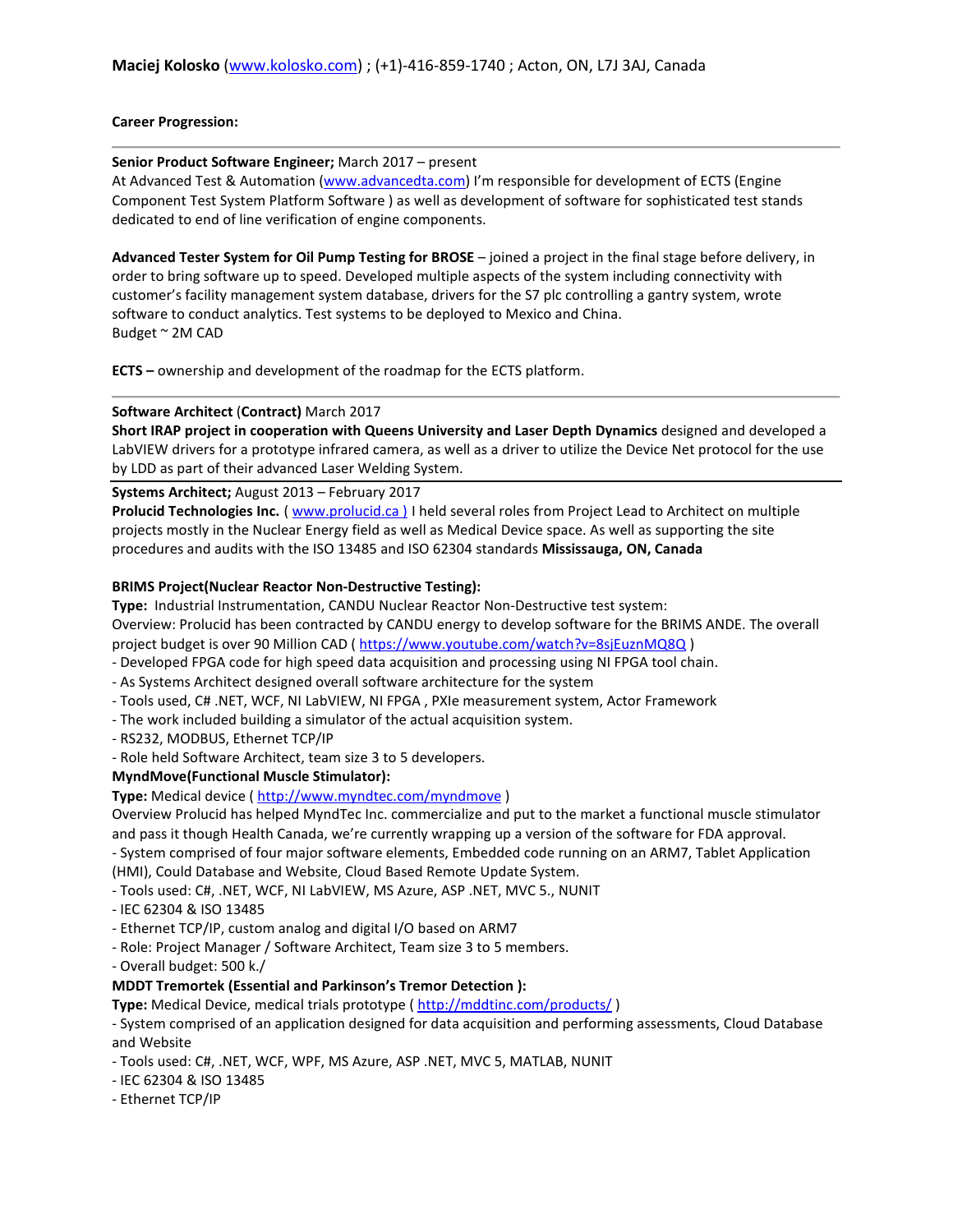- Role: Project Manager, Team size 3 to 5 members.

- Overall budget 150 k.

## **The Canary System (Medical Device)**

**Type:** Medical Device (http://www.thecanarysystem.com/about.php)

- System comprised for data acquisition and performing assessments, as well as a cloud database
- Tools used: NI LabVIEW, Java J2EE, Apache.
- IEC 62304 & ISO 13485
- Ethernet TCP/IP, custom analog and digital I/O
- Role: Developer, team size 2.
- Budget 120 k.

- The **Canary System** was one of the first systems that Prolucid has developed a Back End solution for it was Java Based, since this system we've migrated our cloud development from Java to .NET technology stack that is why MyndMove and MDDT were .NET based projects.

# **Supported prototyping and sales opportunities for various projects:**

- Tools Used: NI LabVIEW, NI FPGA, C# .NET.
- SPI, I2C, PXIe, custom analog and digital I/O

- Used Polarion Requirements System to organize and oversee manual testing, JIRA for backlog management, git for source code control

**Owner and Software Architect;** October 2012 – August 2013

**Kolosko Engineering Solutions LTD.** ( www.kolosko.com ) As a contraction I've worked for **Parker Hannifin** on development of a Class IIB medical device for cancer therapy Hemel **Hempstead, UK** 

### **Work on Class IIB medical device for cancer treatment:**

**Type:** Medical device ( http://www.freepatentsonline.com/D746988.html )

- Worked on a prototype of a medical device, similar in concept build to a dialysis machine
- Tools Used NI LabVIEW, NI FPGA, NI Requirements Gateway, C# .NET, NI Test Stand
- RS232, custom analog and digital I/O.
- IEC 62304 & ISO 13485
- Developed a test station to ensure validate the correctness of blood pump flow as well as provide a test to validate the wear and tear of the tube sets used.

- Role, independent contractor & software architect, team lead of software team of 4 members all contractors.

**Staff Software Engineer; Senior Software Engineer** June 2010 – October 2012

**Silixa** ( www.silixa.com ) I've worked as the Lead Software Engineer on the development of iDAS, a highlyadvanced fiber optic acoustic sensor, as well as supported trials and development of several applications of iDAS in the security and seismic fields. I've also participated in preparation of the company's software development process to pass the ISO 9001 audit **London, UK** 

### **iDAS – intelligent Distributed Acoustic Sensor:**

**Type:** Industrial , fibre optics high speed acquisition (http://silixa.com/technology/idas/)

**-** Developed software for high speed data acquisition 200 MB/s of data

- The system design was based on a PXIe industrial computer system, with several sophisticated modules installed

Including custom FPGA module for high speed Data Acquisition

**-** Developed software tools for large dataset viewing and post processing

- Tools used: NI LabVIEW, NI TestStand, C# .NET, SVN

- ISO 9001 certification support on the software side

- Team Lead of team of 5 software engineers working on various iDAS applications, in the area of seismic, security and flow detection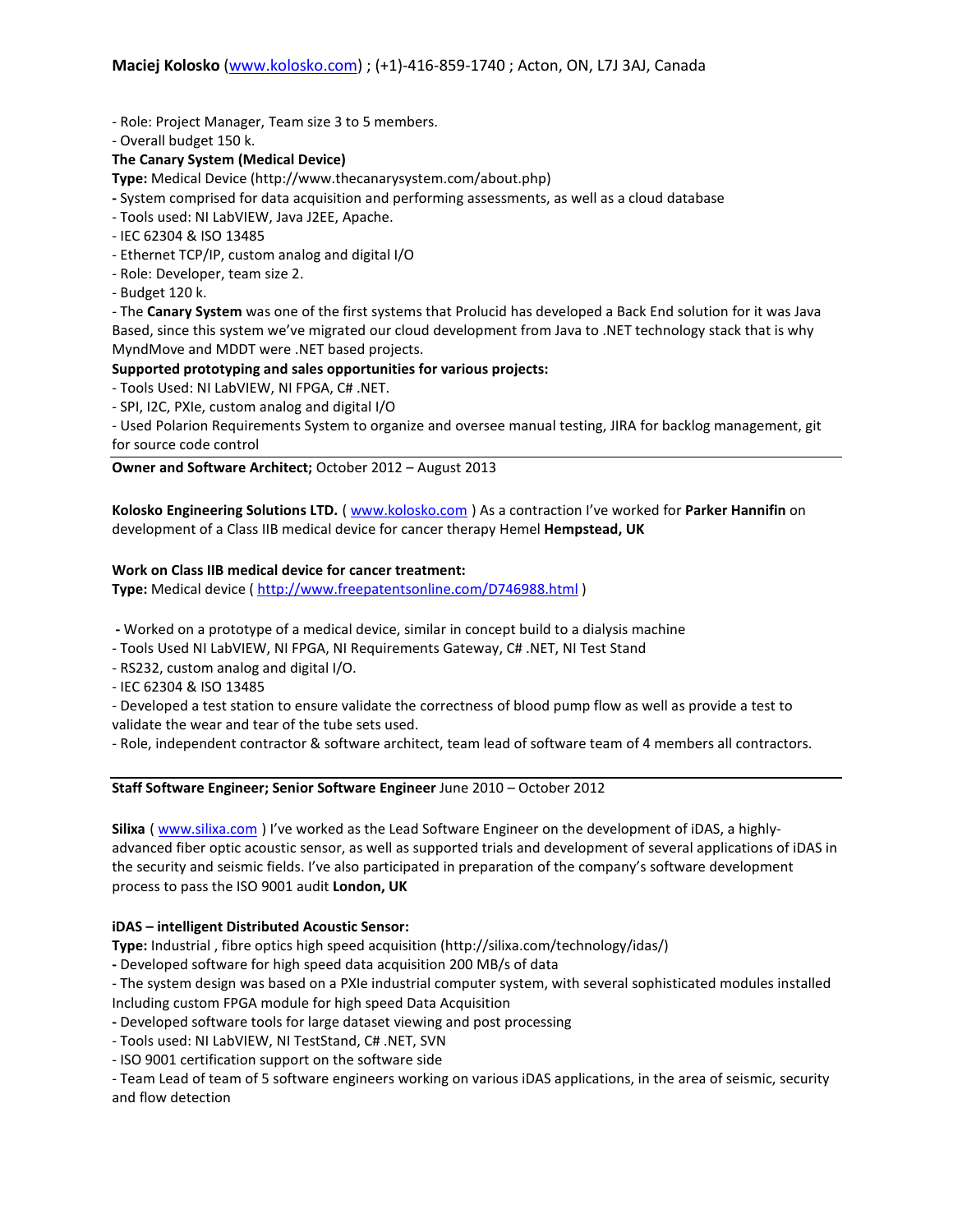- Advisory role to the CTO on the strategy of software development, and product realization.

**Senior Software Verification & Validation Engineer; Software Verification & Validation Engineer** May 2007 – June 2010

**Woodward** ( www.woodward.com ) I've lead the software tools and verification teams in our local office, as well as worked on creating automated test frameworks for Woodward's service tool platform Woodward Toolkit. I've also contributed to the EOL testing, and developed internal tools used inside the organization to enhance testing capabilities **Kraków, Poland** I've also had interim team leadership duties of a total of 7 man local Krakow Software V&V and Software Tools teams.

## **Automated test framework for Woodward Toolkit Service Tools:**

**Type:** Industrial, Engine & Turbine Control systems.

**-** Woodward toolkit was a generic .NET based service tool used to communicate, monitor and control settings of Woodward controls.

- Developed a framework which automatically took requirements from DOORS, parsed the parameters, and used ToolKit components with the target firmware for a given control in order to ensure that the parameters from the specification

- Developed additional regression tests for the Toolkit service tools and Woodward Toolkit itself

- Tools Used: NUNIT,C# .NET, NI TestStand, SVN, DXL (Doors Scripting language)

## **Test framework for Java Software tools**

**Type:** Industrial, Engine & Turbine Control systems.

**-** Before ToolKit many Java tools developed by Woodward were custom per project, and Java based.

**-** Used Marathon GUI framework to create automated tests for Java based service tools, which interacted with the GUI of the service tool automatically

- Tools Used: Marathon GUI test framework, Python, Java.

# **Developed tools supporting productivity for End of Line and Software V&V Group:**

**-** As an example developed a server that allowed remote control of Woodward controls with the use of WCF.

- Tools used: NI LabVIEW, C# .NET

**Software Development Specialist** May 2006 – April 2007

Siemens ( www.siemens.com ) I've worked on bid preparation and early stages of project analysis for the ESTAT commission in Brussels. I've done proof of concept as well as Java based prototyping **Wrocław, Poland** 

# **Supported bid preparation and prototyped software:**

**-** Supported bid preparation for development of software systems

- Prototyping of software

- Tools used: Java SE, Java EE.

### **Analyst; Intern** July 2004 – April 2006

Accenture ( www.accenture.com ) from a summer internship to a full-time job, I had a great opportunity to work on one of the largest software overhaul projects for one of the polish Banks. I worked on a large-scale project ( more than 90 people ) in the technical architecture team dealing with automated deployment of software, as well as development of J2EE web applications **Wrocław and Warsaw, Poland** 

# **Technical Architecture team (devops)**

**-** Developed scripts to automatically create test/development and user acceptance testing environments